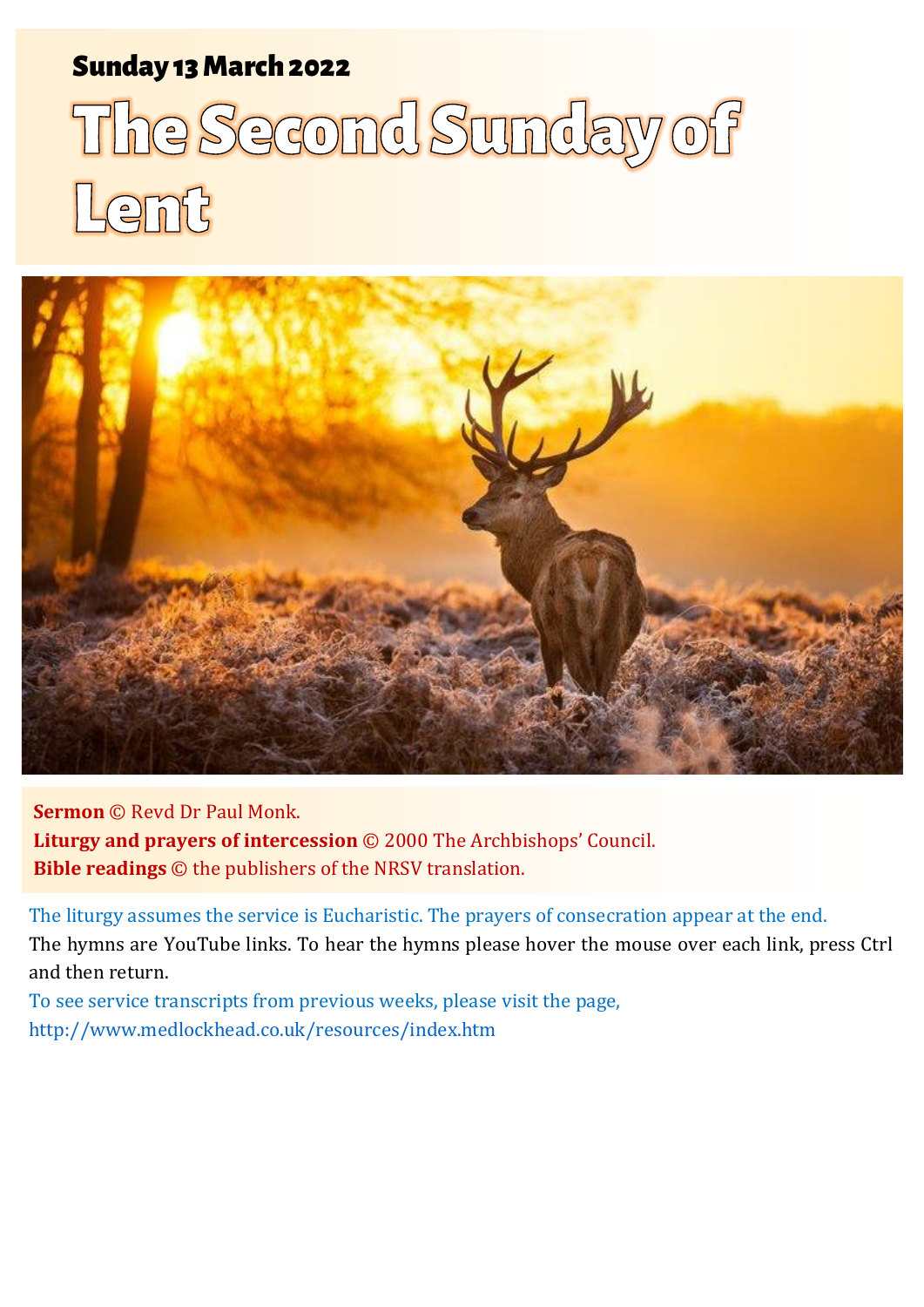#### **Introduction and welcome**

| <b>HYMN 1 Fairest Lord Jesus</b> | (please click on this link to hear the hymn) |  |
|----------------------------------|----------------------------------------------|--|
|----------------------------------|----------------------------------------------|--|

#### **The Welcome**

In the name of the Father, and of the Son, and of the Holy Spirit

All **Amen.**

The Lord be with you

All **And also with you.**

#### **The Preparation**

All **Almighty God,**

**to whom all hearts are open, all desires known, and from whom no secrets are hidden: cleanse the thoughts of our hearts by the inspiration of your Holy Spirit, that we may perfectly love you, and worthily magnify your holy name; through Christ our Lord. Amen.**

Our Lord Jesus Christ said:

The first commandment is this: 'Hear, O Israel, the Lord our God is the only Lord. You shall love the Lord your God with all your heart, with all your soul, with all your mind, and with all your strength.'

And the second is this: 'Love your neighbour as yourself.' There is no other commandment greater than these.

On these two commandments hang all the law and the prophets.

#### All **Amen. Lord, have mercy.**

The sacrifice of God is a broken spirit; a broken and contrite heart God will not despise. Let us come to the Lord, who is full of compassion, and confess our sins in penitence and faith, firmly resolved to keep God's commandments and to live in love and peace with all.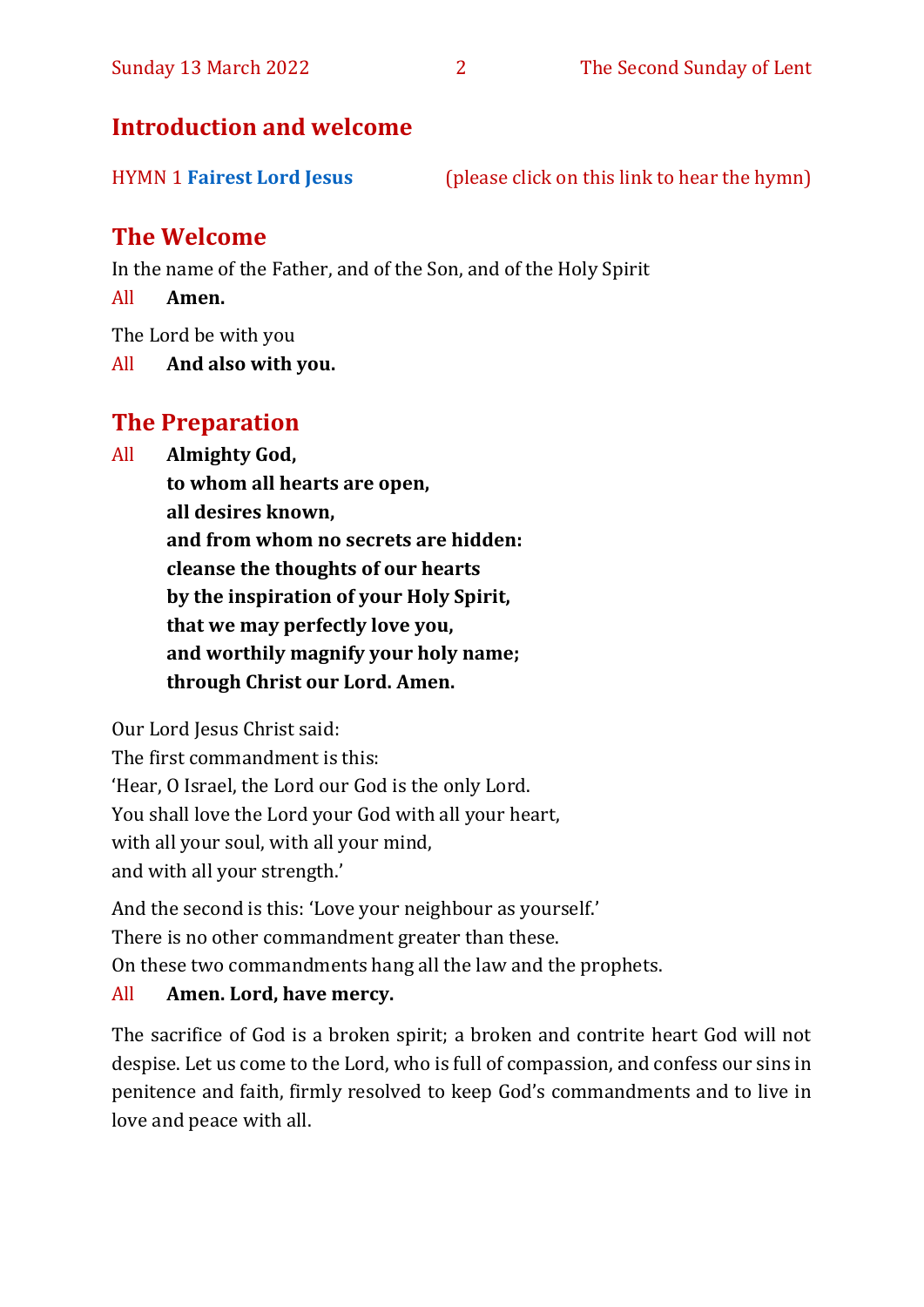All **Almighty God, our heavenly Father, we have sinned against you and against our neighbour in thought and word and deed, through negligence, through weakness, through our own deliberate fault. We are truly sorry and repent of all our sins. For the sake of your Son Jesus Christ, who died for us, forgive us all that is past and grant that we may serve you in newness of life to the glory of your name. Amen.**

Almighty God,

who forgives all who truly repent, have mercy upon you, pardon and deliver you from all your sins, confirm and strengthen you in all goodness, and keep you in life eternal; through Jesus Christ our Lord.

All **Amen.**

It is usual to omit the Gloria during Lent.

#### **The Collect for the Second Sunday of Lent**

Almighty God, you show to those who are in error the light of your truth, that they may return to the way of righteousness: grant to all those who are admitted

into the fellowship of Christ's religion, that they may reject those things

that are contrary to their profession, and follow all such things as are agreeable to the same; through our Lord Jesus Christ, who is alive and reigns with you, in the unity of the Holy Spirit, one God, now and for ever.

All **Amen.**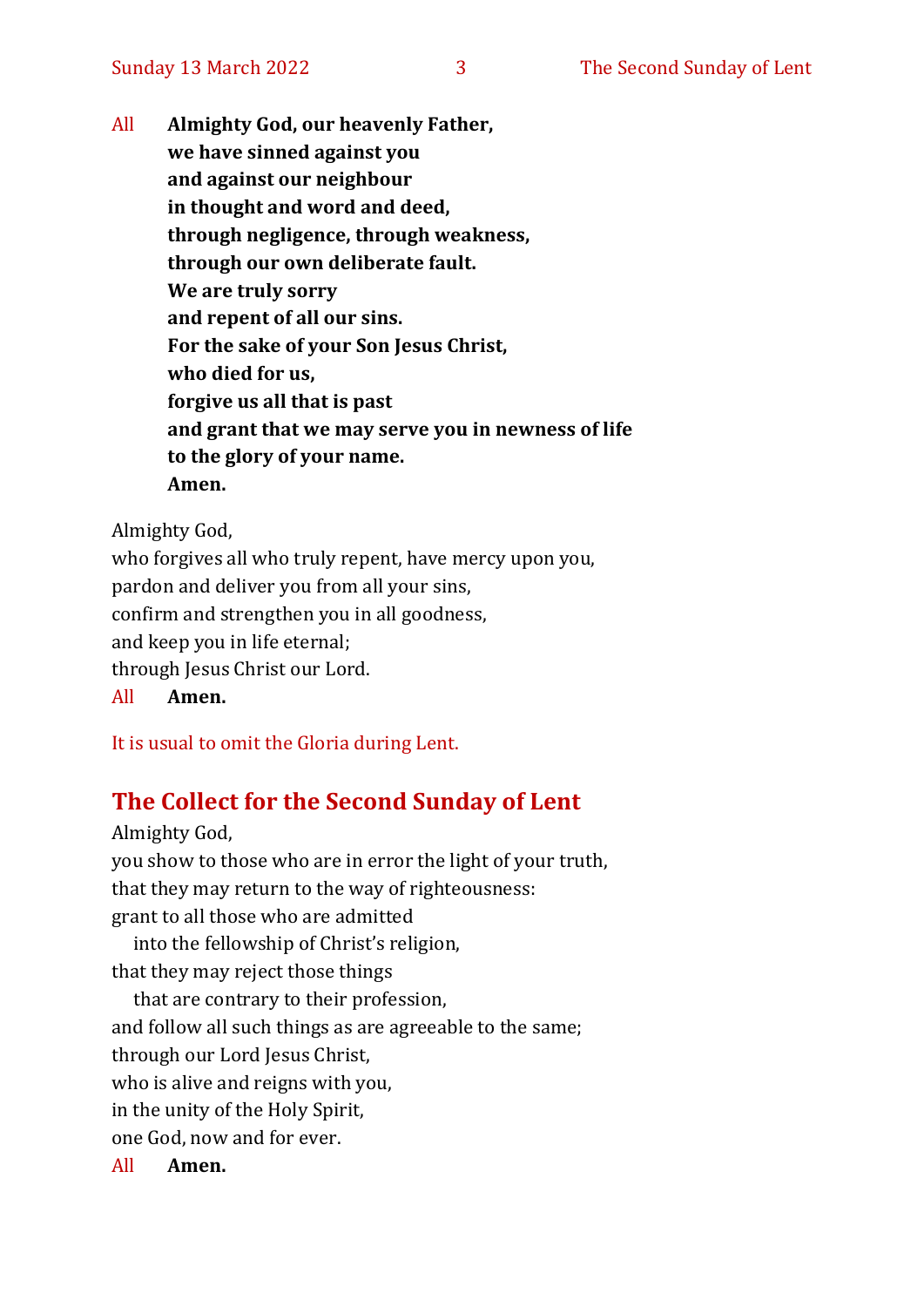#### **First reading**

A reading from the First Book of Moses called Genesis

The word of the Lord came to Abram in a vision, 'Do not be afraid, Abram, I am your shield; your reward shall be very great.'

Abram said, 'O Lord God, what will you give me, for I continue childless, and the heir of my house is Eliezer of Damascus?' And Abram said, 'You have given me no offspring, and so a slave born in my house is to be my heir.' But the word of the Lord came to him, 'This man shall not be your heir; no one but your very own issue shall be your heir.' He brought him outside and said, 'Look toward heaven and count the stars, if you are able to count them.' Then he said to him, 'So shall your descendants be.' And he believed the Lord; and the Lord reckoned it to him as righteousness.

Then he said to him, 'I am the Lord who brought you from Ur of the Chaldeans, to give you this land to possess.' But he said, 'O Lord God, how am I to know that I shall possess it?' He said to him, "Bring me a heifer three years old, a female goat three years old, a ram three years old, a turtledove, and a young pigeon.' He brought him all these and cut them in two, laying each half over against the other; but he did not cut the birds in two. And when birds of prey came down on the carcasses, Abram drove them away.

As the sun was going down, a deep sleep fell upon Abram, and a deep and terrifying darkness descended upon him.

When the sun had gone down and it was dark, a smoking fire pot and a flaming torch passed between these pieces. On that day the Lord made a covenant with Abram, saying, 'To your descendants I give this land, from the river of Egypt to the great river, the river Euphrates.' *Genesis 15:1–12, 17–18*

This is the Word of the Lord

All **Thanks be to God.**

#### **Second reading**

A reading from St Paul's Letter to the Philippians

I press on toward the goal for the prize of the heavenly call of God in Christ Jesus.

Let those of us then who are mature be of the same mind; and if you think differently about anything, this too God will reveal to you. Only let us hold fast to what we have attained.

Brothers and sisters, join in imitating me, and observe those who live according to the example you have in us. For many live as enemies of the cross of Christ; I have often told you of them, and now I tell you even with tears. Their end is destruction; their god is the belly; and their glory is in their shame; their minds are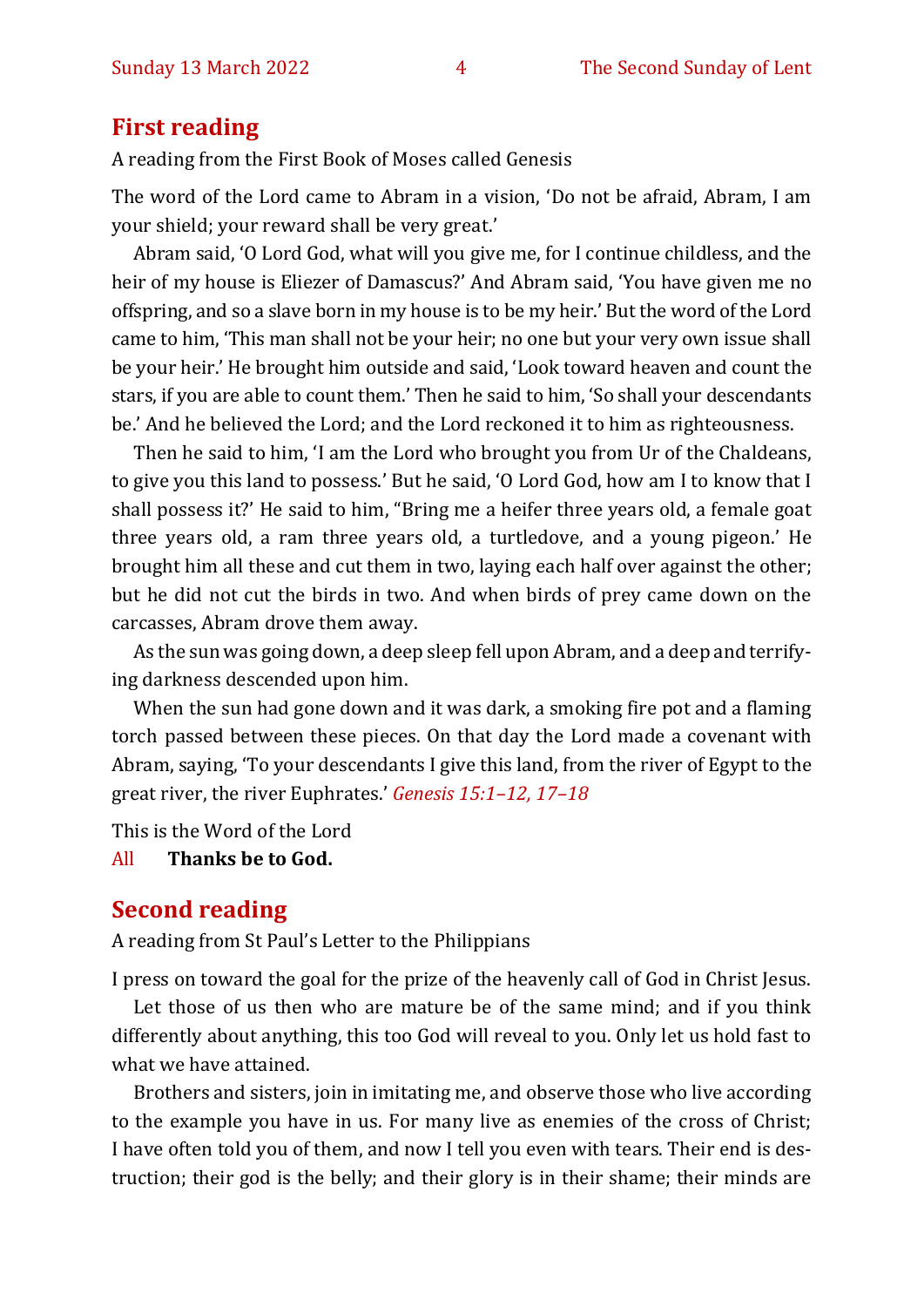set on earthly things. But our citizenship is in heaven, and it is from there that we are expecting a Saviour, the Lord Jesus Christ. He will transform the body of our humiliation that it may be conformed to the body of his glory, by the power that also enables him to make all things subject to himself.

Therefore, my brothers and sisters, whom I love and long for, my joy and crown, stand firm in the Lord in this way, my beloved. *Philippians 3:14—4:1*

This is the Word of the Lord

All **Thanks be to God.**

HYMN 2 **[I am the great sun](https://www.youtube.com/watch?v=O4hgoAJ5ZEI&list=PLVDBkMOidZU1Iq6T49ud1pPoqrXOen7_1&index=7)** (please click on this link to hear the hymn) **[Oh, Lord you're beautiful](https://www.youtube.com/watch?v=tqEa1Uo9UZc)** (please click on this link to hear the hymn)

#### **Gospel reading**

Hear the Gospel of our Lord Jesus Christ according to Luke

#### All **Glory to you O Lord.**

Some Pharisees came and said to Jesus, 'Get away from here, for Herod wants to kill you.' He said to them, 'Go and tell that fox for me, "Listen, I am casting out demons and performing cures today and tomorrow, and on the third day I finish my work. Yet today, tomorrow, and the next day I must be on my way, because it is impossible for a prophet to be killed outside of Jerusalem." Jerusalem, Jerusalem, the city that kills the prophets and stones those who are sent to it! How often have I desired to gather your children together as a hen gathers her brood under her wings, and you were not willing! See, your house is left to you.

'And I tell you, you will not see me until the time comes when you say, "Blessed is the one who comes in the name of the Lord".' *Luke 13:31–35*

This is the Gospel of the Lord

All **Praise to you O Christ.** 

#### **Sermon**

We have three readings about journeying: Abram abandons his birthplace and heads into the unknown. He may be a refugee. Everything changes, even his name. God tells him to change it from 'Abram' to 'Abraham'. His birth name means 'exalted father' and his new name means 'father of a multitude.' He becomes bigger in both a genealogical sense but, more importantly, he becomes vastly bigger in a spiritual sense. In the second reading, St Paul talks in terms of a different journey saying, 'Press on toward the goal.' It may be the same metaphor for participating in a race that he uses elsewhere, for example in Corinthians. And in today's Gospel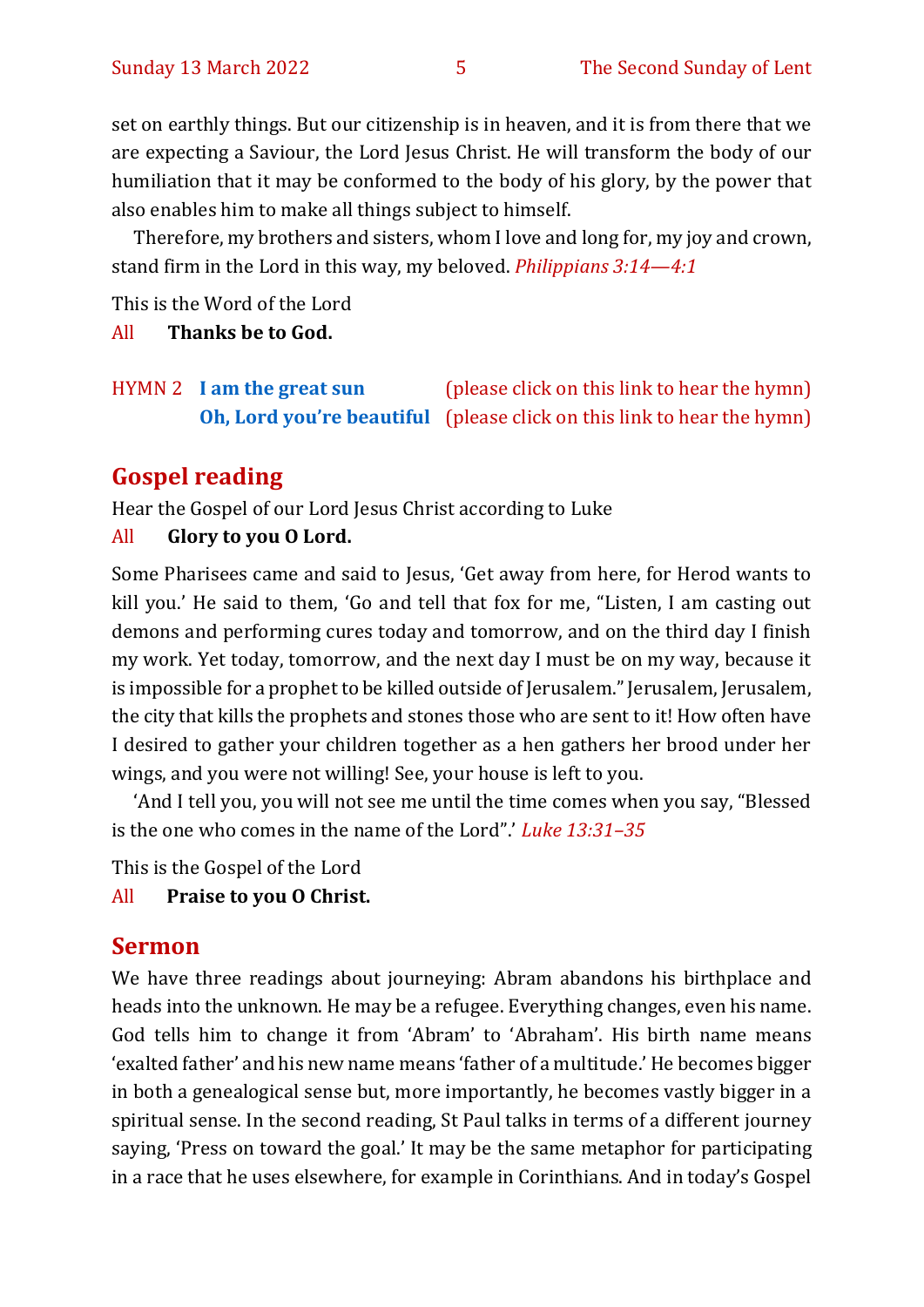Jesus is heading in a different direction, toward certain death in Jerusalem. He's understandably emotional and, other versions in other Gospels, he even weeps.

Taken together, then, these are three stories of moving from A to B. Each journey is undertaken to achieve something. They have much in common—they share an eerie sense of uncertainty and a gut-wrenchingly strong sense of emotion and pain. No one wants to leave their past for an uncertain future—think of Ukrainian refugees at the moment. But the flight of the alone to the unknown in today's readings each achieves that which God demands. Placed in their shoes, we might want to argue with God, saying something like, 'It might be what You want, Lord, but is there a different way, a more certain way, a path that does not involve so much suffering?' We may want to go further and, like Abraham bartering with God before the fall of Sodom and Gomorrah or Jesus shouting at God in Gethsemane.

We're in the season of Lent. Traditionally, Lent is a time of reflection. We think about our Christian lives—past, now present, with the aim of accessing a future worth living for. It's therefore entirely appropriate to kick-start Lent with thoughts of journeying. We know where we started from (it's a different place for all of us in terms of geography, emotion, and spirituality); and we all know where we want to head—a spiritual destination that Christians traditionally call 'Heaven'. All of us are human. All of us are responding to our past and so, in some measure, we're broken and in need of change.

To recap: all of us are on spiritual journey from our own customised past toward Heaven. In John's Gospel, Jesus said 'I am the gate.' By that statement he means that we pass through him if we want to reach God. I like the analogy of light passing through a stained-glass window. It acquires its colour as it passes through the glass. So if we pass through Jesus we must inevitably look like him. We acquire his aspect.

It's beginning to look very much as though our own spiritual journey involves a path that leads us toward Jesus. Our Lenten journey involves Jesus. We look for Jesus. We must therefore learn what he looks like so we can recognise him. At this point there comes a warning (it comes from Archbishop Rowan Williams): 'Looking at Jesus seriously changes things; if we do not want to be changed, it is better not to look too hard or too long.' We look for Jesus in order to follow him. To do so, we must really want to become like Jesus. We come up against the all-too-obvious statement, 'We must aim to become truly Christlike if we want to reach Heaven. All who wish to enter heaven must therefore change.'

The problems then begin. Today's Gospel shows a great many of Jesus' trademark traits: he is a prophet, which means listening to God and doing what God says. He speaks truth to power. He cares and comforts and protects: think of the lovely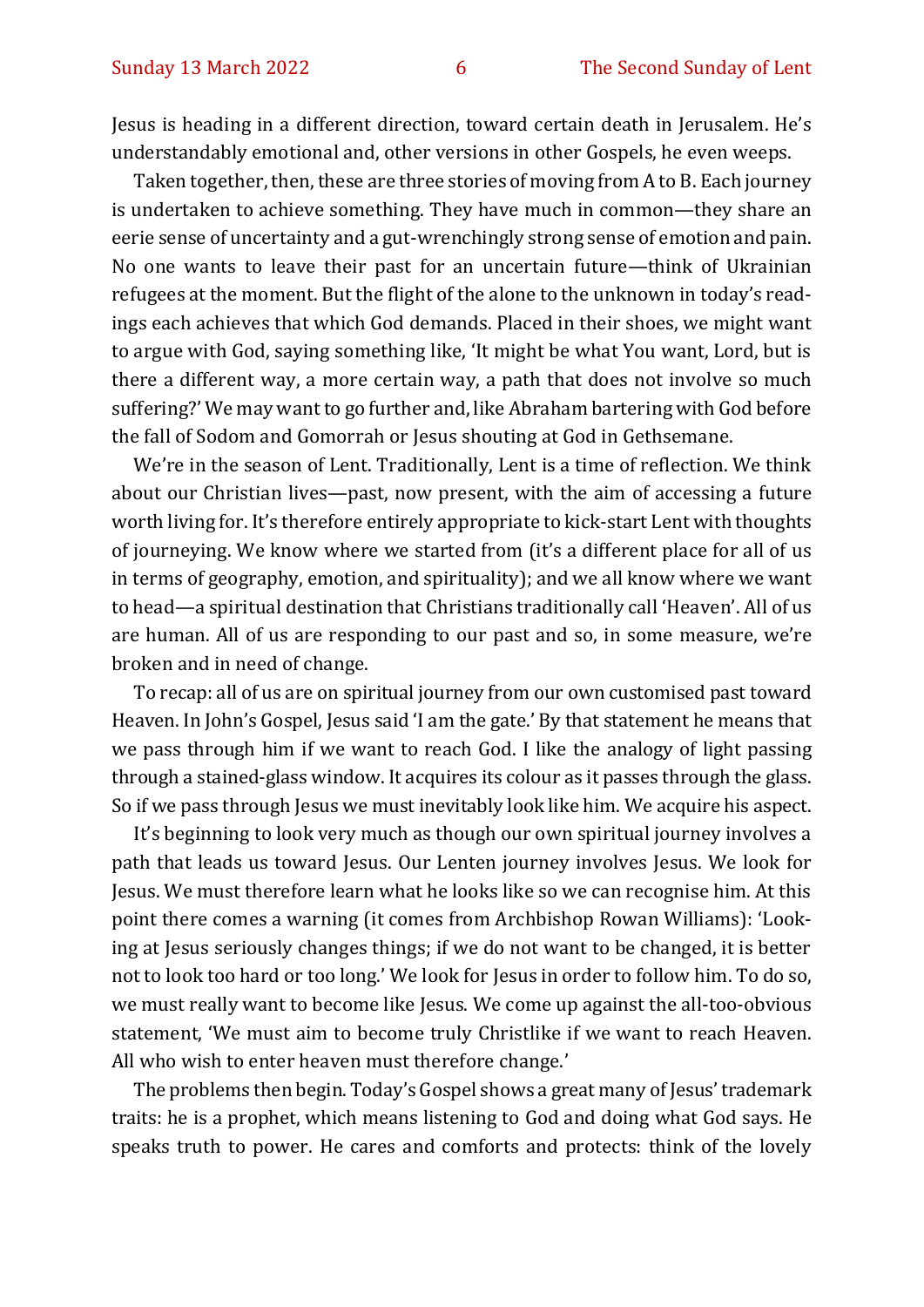image he invokes of a mother hen. He shows grit and determination. These are the traits he wants of us as we follow our own customised pilgrimages, growing in faith.

This Lent, then, we are called to change so we become more like Jesus. To that end, we must assess and adjust. Most of us will struggle, which is why God has called us together as Church. That way, we can better help each other. Actually, that offering and accepting of mutual help is part of the change we each need to accommodate. And, in most circumstances, that giving and receiving of help looks very much like love. Scripture assures us that God *is* love so our growth in love is perhaps a safe litmus test for how far we're advancing on this journey into Christ.

Our journey this Lent is a journey toward and into Christlikeness. And, it seems, it's a journey toward love. That conclusion should come as no surprise whatsoever because the Easter at the end of Lent is also all about Jesus and also all about love.

So my prayer, as we get to grips with Lent, is that we embrace the idea of change and welcome the opportunity to grow into Christlikeness. To those ends, I pray that we will grow in love, and that the Church will also grow so that we can change together, support each other, and grow in love together. Amen.

#### **The Creed**

Do you believe and trust in God the Father, the source of all being and life, the one for whom we exist?

#### All **We believe and trust in him.**

Do you believe and trust in God the Son, who took our human nature, died for us and rose again?

#### All **We believe and trust in him.**

Do you believe and trust in God the Holy Spirit, who gives life to the people of God and makes Christ known in the world?

#### All **We believe and trust in him.**

This is the faith of the Church.

All **This is our faith. We believe and trust in one God, Father, Son and Holy Spirit. Amen.**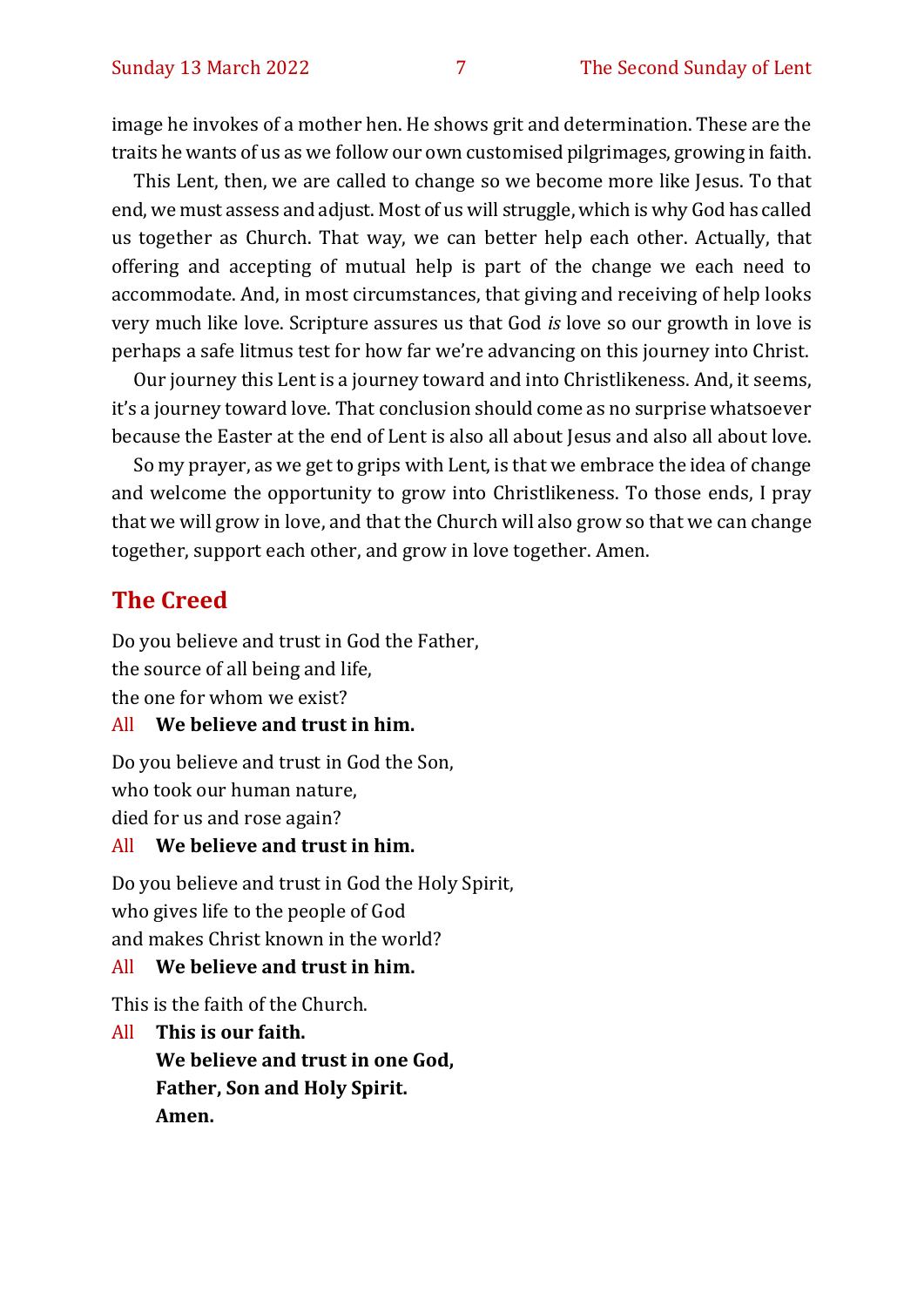#### **Prayers of intercession**

We pray to the Lord for courage to give up other things and to give ourselves to him this Lent.

Give your Church the courage

to give up her preoccupation with herself

and to give more time to your mission in the world.

[We pray for …]

May the blood and water flowing from the side of Jesus

bring forgiveness to your people

and help us to face the cost of proclaiming salvation.

Lord, meet us in the silence,

#### All **Give us strength and hear our prayer.**

Give your world the courage

to give up war, bitterness and hatred,

and to seek peace. [We pray for …]

May the shoulders of the risen Jesus,

once scourged by soldiers,

bear the burden of political and military conflict in our world.

Lord, meet us in the silence,

#### All **Give us strength and hear our prayer.**

Give us the courage to give up quarrels, strife and jealousy in our families, neighbourhoods and communities.

[We pray for …]

May the presence of the risen Jesus,

his body once broken and now made whole,

bring peace and direction as we live with one another.

Lord, meet us in the silence,

#### All **Give us strength and hear our prayer.**

Give us the courage

to give up our selfishness as we live for others,

and to give time, care and comfort to the sick.

[We pray for …]

May the wounded hands of Jesus bring his healing touch,

and the light of his presence fill their rooms.

Lord, meet us in the silence,

#### All **Give us strength and hear our prayer.**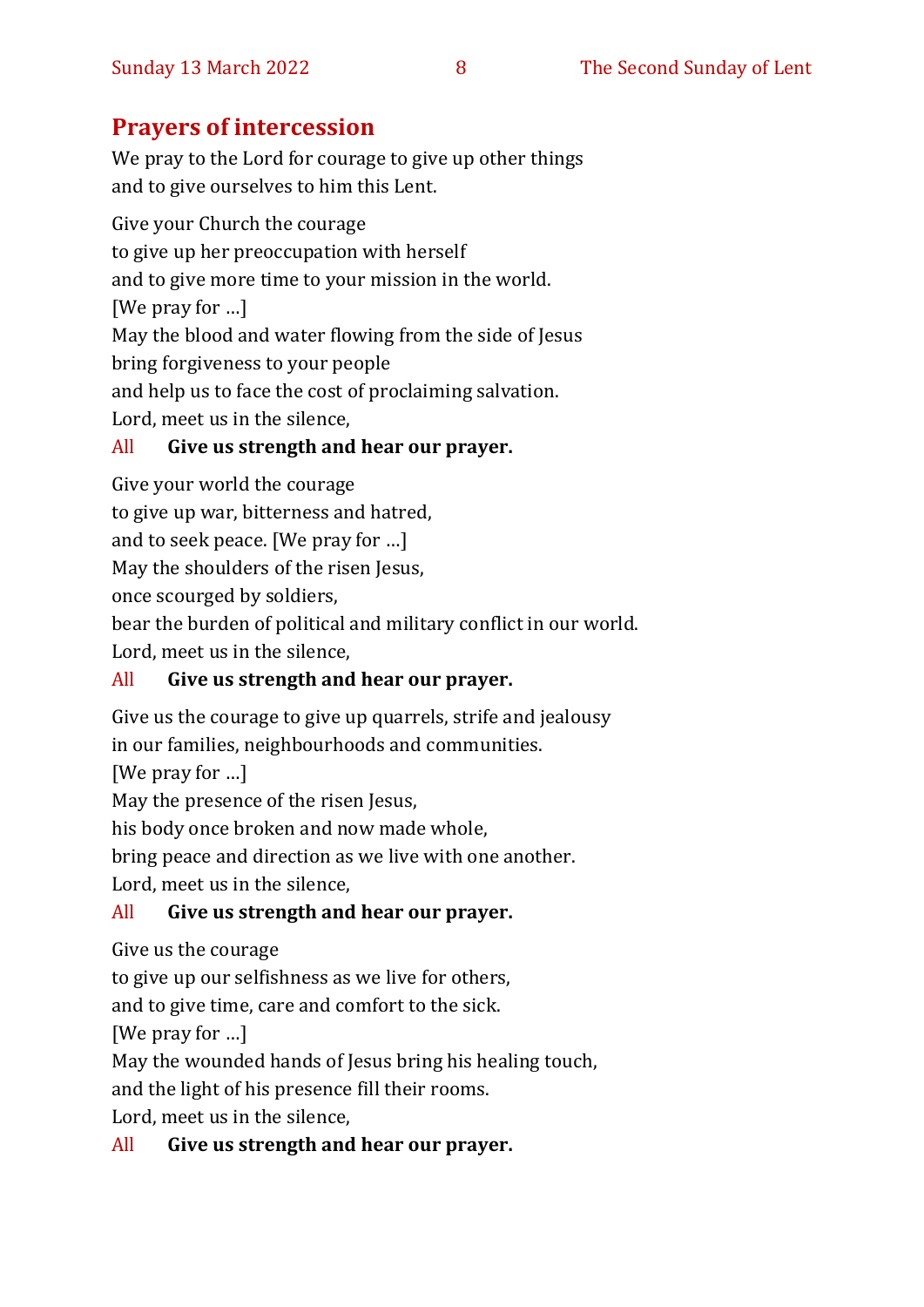Give us the courage to give up our fear of death and to rejoice with those who have died in faith. [Especially we hold … in our minds.] May the feet of the risen Lord Jesus, once nailed to the cross, walk alongside the dying and bereaved in their agony, and walk with us and all your Church through death to the gate of glory. Lord, meet us in the silence,

#### All **give us strength and hear our prayer, here and in eternity. Amen.**

Merciful Father,

All **accept these prayers for the sake of your Son, our Saviour Jesus Christ. Amen.**

#### **The peace**

Since we are justified by faith, we have peace with God through our Lord Jesus Christ, who has given us access to his grace.

The peace of the Lord be always with you,

All **And also with you.**

HYMN 3 **[Come thou long expected Jesus](https://www.youtube.com/watch?v=bhpXKA1LQjc)** (click on this link to hear the hymn)

The liturgy of the Communion Service appears below

# The Dismissal

| The peace of God which passes all understanding,             |
|--------------------------------------------------------------|
| keep your hearts and minds in the knowledge and love of God, |
| and of his Son Jesus Christ our Lord;                        |
| and the blessing                                             |
| and the blessing of God almighty,                            |
| the Father, the Son, and the Holy Spirit,                    |
| be among you and remain with you always.                     |
| All Amen.                                                    |

#### HYMN 4 **[I heard the voice of Jesus say](https://www.youtube.com/watch?v=XUVCpF8-VuE)** (click on this link to hear the hymn)

Go in peace to love and serve the Lord.

All **In the name of Christ. Amen.**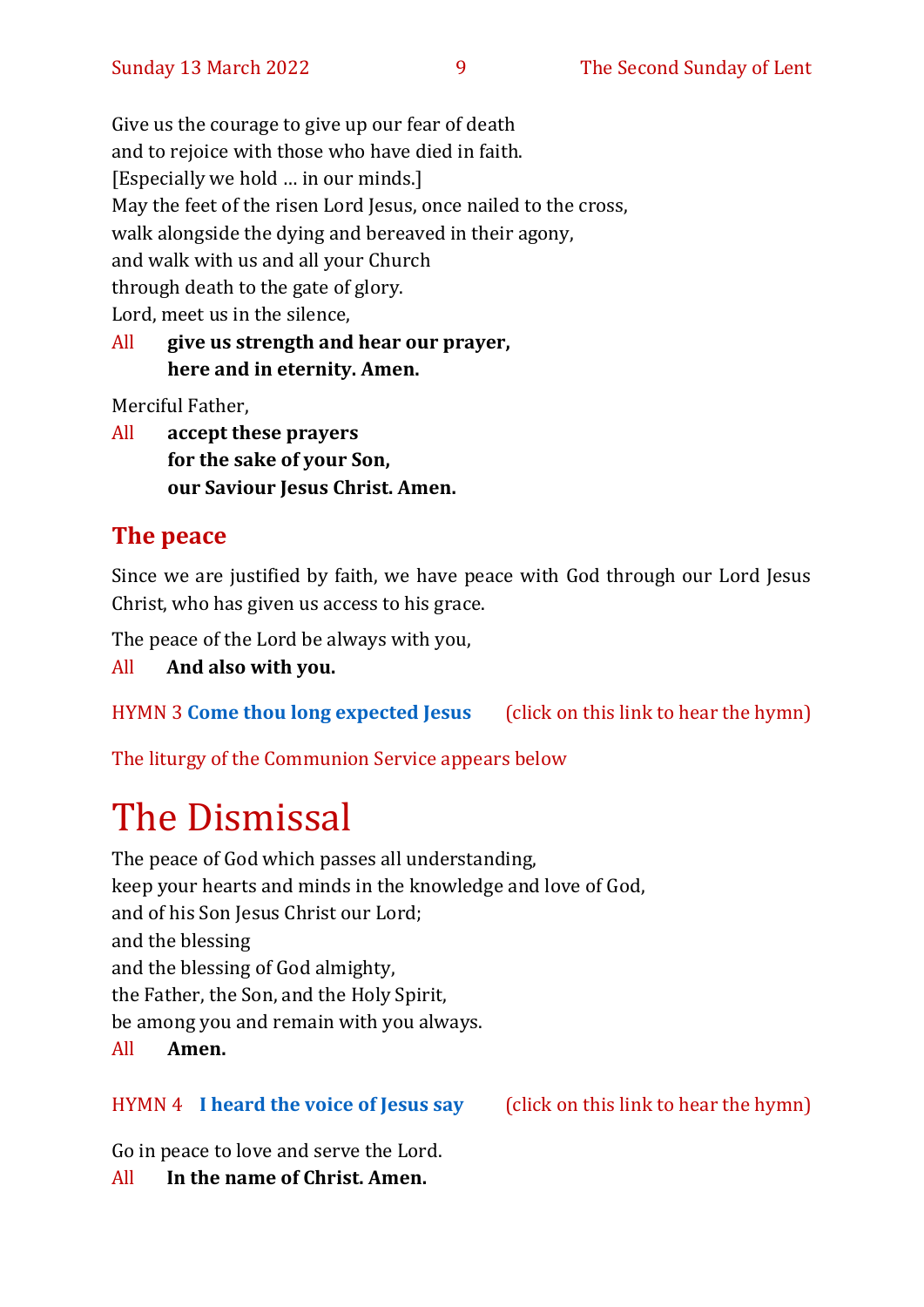## The Liturgy of the Sacrament

#### Eucharistic Prayer (prayer E)

The Lord be with you

#### All **and also with you.**

Lift up your hearts.

#### All **We lift them to the Lord.**

Let us give thanks to the Lord our God.

#### All **It is right to give thanks and praise.**

Father, you made the world and love your creation. You gave your Son Jesus Christ to be our Saviour. His dying and rising have set us free from sin and death. And so we gladly thank you, with saints and angels praising you, and saying,

All **Holy, holy, holy Lord, God of power and might, heaven and earth are full of your glory. Hosanna in the highest. Blessed is he who comes in the name of the Lord. Hosanna in the highest.**

We praise and bless you, loving Father, through Jesus Christ, our Lord; and as we obey his command, send your Holy Spirit, that broken bread and wine outpoured may be for us the body and blood of your dear Son.

On the night before he died he had supper with his friends and, taking bread, he praised you. He broke the bread, gave it to them and said: Take, eat; this is my body which is given for you; do this in remembrance of me.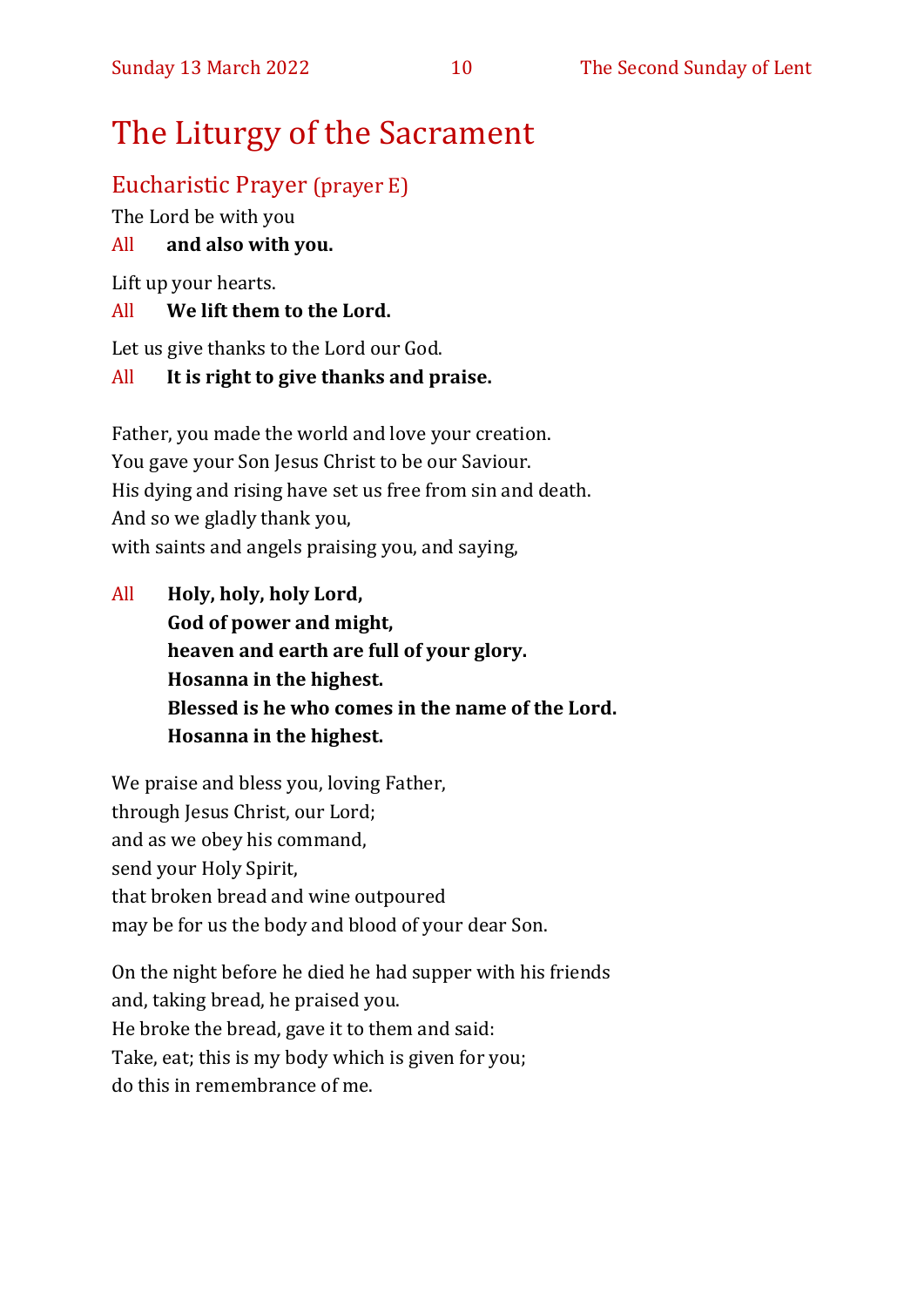When supper was ended he took the cup of wine. Again he praised you, gave it to them and said: Drink this, all of you; this is my blood of the new covenant, which is shed for you and for many for the forgiveness of sins. Do this, as often as you drink it, in remembrance of me.

So, Father, we remember all that Jesus did, in him we plead with confidence his sacrifice made once for all upon the cross.

Bringing before you the bread of life and cup of salvation, we proclaim his death and resurrection until he comes in glory.

Great is the mystery of faith:

#### All **Christ has died. Christ is risen. Christ will come again.**

Lord of all life, help us to work together for that day when your kingdom comes and justice and mercy will be seen in all the earth.

Look with favour on your people, gather us in your loving arms and bring us with all the saints to feast at your table in heaven.

Through Christ, and with Christ, and in Christ, in the unity of the Holy Spirit, all honour and glory are yours, O loving Father, for ever and ever.

All **Amen.**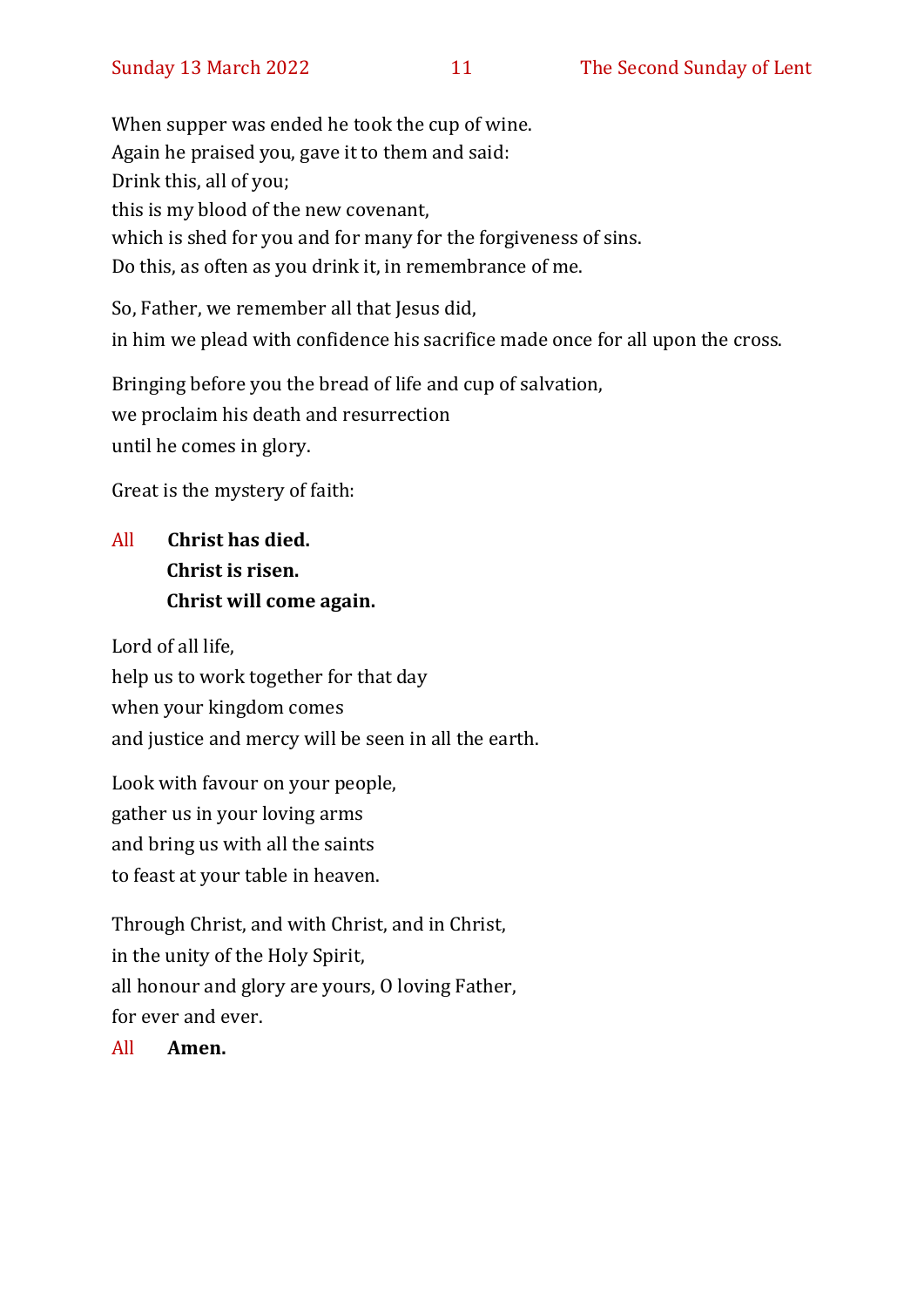#### The Lord's Prayer

As our Saviour taught us, so we pray

All **Our Father in heaven, hallowed be your name, your kingdom come, your will be done, on earth as in heaven. Give us today our daily bread. Forgive us our sins as we forgive those who sin against us. Lead us not into temptation but deliver us from evil. For the kingdom, the power,** 

**and the glory are yours now and for ever. Amen.**

#### Breaking of the Bread

We break this bread to share in the body of Christ.

- All **Though we are many, we are one body, because we all share in one bread.**
- All **Lamb of God,**

**you take away the sin of the world, have mercy on us.**

**Lamb of God,** 

**you take away the sin of the world, have mercy on us.**

**Lamb of God,** 

**you take away the sin of the world, grant us peace.**

Draw near with faith. Receive the body of our Lord Jesus Christ which he gave for you, and his blood which he shed for you. Eat and drink in remembrance that he died for you, and feed on him in your hearts by faith with thanksgiving.